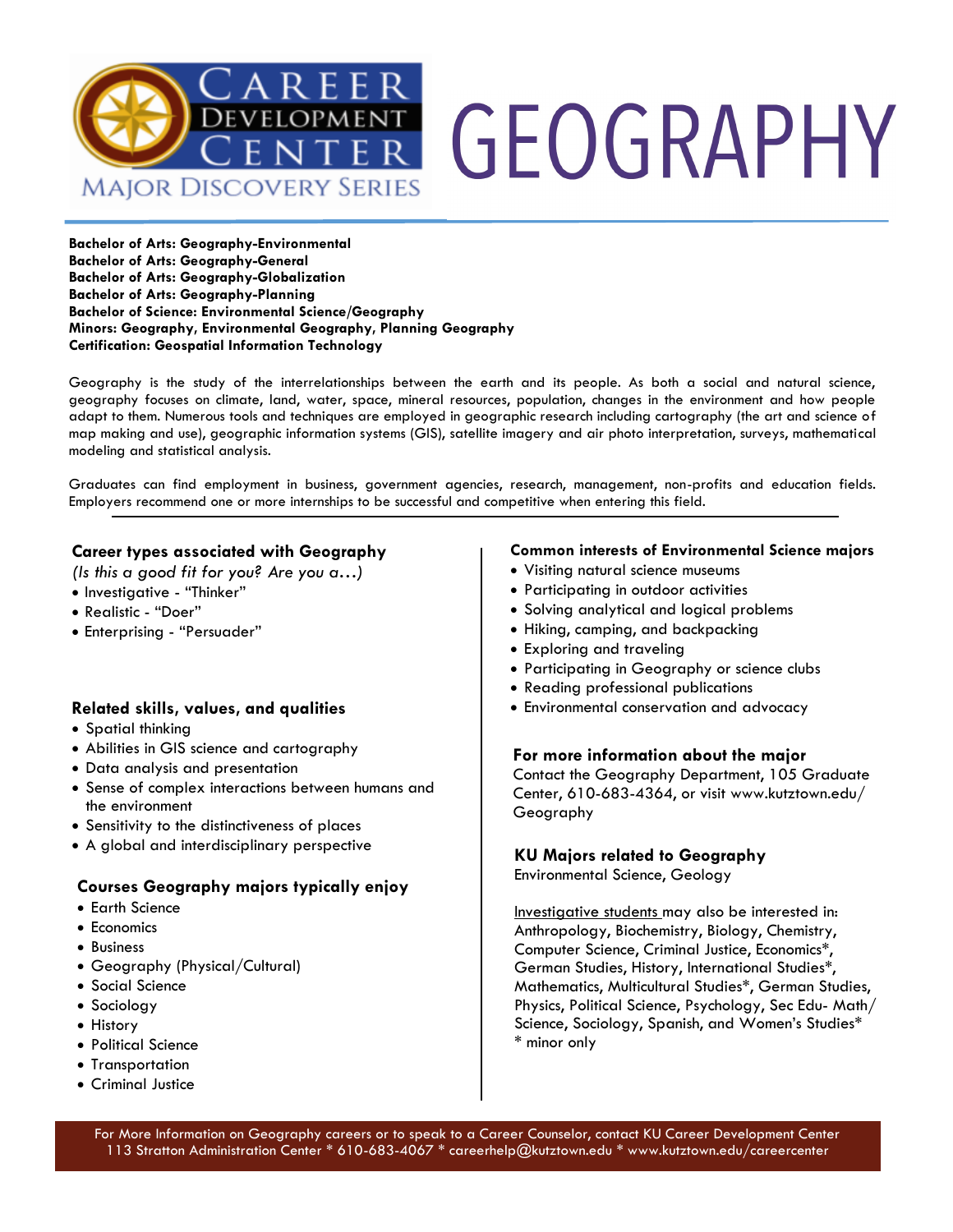# FOUR STEPS **TO SUCCESS**

## DISCOVER EXPERIENCE MOPLEMENT

2<sup>ND</sup> YEAR

### 1<sup>ST</sup> YEAR

EXPLORE >

- Enroll in the Career Exploration Certificate.
- Attend info sessions to learn about career development and personal branding.
- Take a career assessment to identify and confirm interests.
- Get involved in campus clubs and organizations.
- Develop basic workplace skills through jobs or volunteer work.
- Talk with professors, family, and friends about career ideas.
- Conduct informational interviews with professionals working in fields of interest.
- Develop a relationship with your professors and faculty advisor.
- Meet with CDC career coach.
- Attend info sessions to learn about resume writing, and externships.
- Confirm your choice of major and consider options for double major or minor.
- Research careers of interest.
- Complete a job shadowing (externship) experience.
- Seek meaningful employment or volunteer work in a field related to your major.
- Explore options for undergraduate research and study abroad.
- Write a resume and have it reviewed by the CDC.
- Manage your online presence.
- 3RD YEAR
- Enroll in the Career Success Certificate.
- Complete an internship and/or undergraduate research.
- Attend info sessions about internships, interviewing, job search strategies, and grad school.
- Build a LinkedIn profile and continue to monitor your online presence.
- Complete a mock interview.
- Build skills through research projects, part-time employment, and volunteer work.
- Participate in employment panels, site visits & networking events.
- Attend internship & job fairs.
- Take on a leadership role in a student organization or work.
- Consider graduate school options and prepare for

### 4TH YEAR

- Attend your Senior Kick-off and other info sessions to prepare for job search/grad school.
- Update your resume and LinkedIn profile.
- Create cover letter drafts.
- Gain experience through internships and/or undergraduate research.
- Secure references for job/grad school applications.
- Create your "30 second" commercial/elevator pitch.
- Meet with CDC to develop job search strategies.
- Research employers.
- Network with professionals through events and social media.
- Join a professional organization in your discipline.
- Attend the senior etiquette or luncheon dinner.
- Participate in job fairs and on-campus interviewing.

### **Sample Career Titles**

Geography majors can be found working in a wide variety of career fields. Here are just some career titles that may be of interest. Please note that some jobs may require further education and training. To learn more about these careers, visit http://online.onetcenter.org or www.bls.gov/oco.

- •Advertising/Marketing
- •Aerial Photo Interpreter
- •Agricultural Extension Agent
- •Air/Water Quality Control Manager
- •Cartographer
- •Climatologist
- •Coastal Zone Manager
- •Community Developer
- •Computer Mapper
- •Computer Programmer
- •Diplomat
- Earth Scientist
- Ecologist
- Editor
- Environmental Impact Analyst
- Environmental Quality Specialist
- Environmental Scientist
- Environmental Technician
- Facilities Planner
- Forestry Technician
- •Geographic Area Specialist
- •Geographic Information Systems (GIS)
- Specialist/Analyst
- •GIS Program Manager
- •Geophysics Assistant
- •Hazardous-Waste Planner
- •Health Services Organization
- •Health Services Planner
- •Hydrologist
- Industrial Developer
- Industrial Planner
- Intelligence Agent
- International Business Representative
- International Investment Analyst
- Land Developer
- Land Economist
- Land-Use Analyst
- Location Expert
- •Map Analyst
- •Map Curator/Librarian
- •Market Research Analyst
- •Natural Resource Specialist
- •Operations Manager
- •Outdoor Guide
- •Park Ranger
- •Peace Corps Volunteer
- •Planner
- •Property Manager
- •Public Utilities Specialist
- •Remote Sensing Analyst
- •Site Researcher
- •Soil Conservationist
- •Surveyor
- •Sustainability Director

•Systems Analyst • Teacher/Professor • Traffic Manager • Transportation Analyst • Transportation Manager • Travel Agent/Specialist •Urban/Regional Planner •Weather Forecaster •Wildlife Manager •Zoning Investigator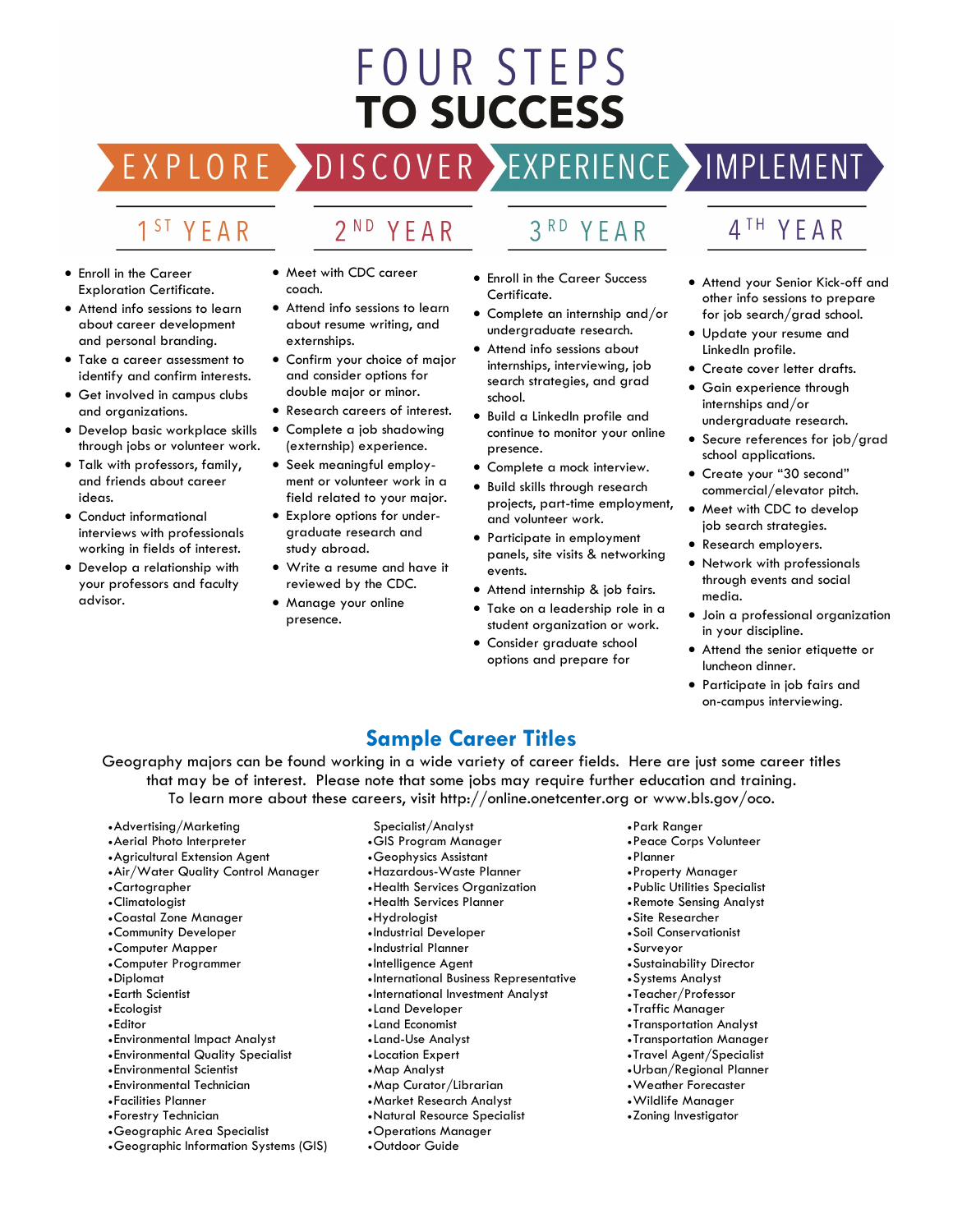### **Common Internship Sites and Employers**

Geography majors often find internships and employment in the following fields/industries.

- Colleges/Universities
- Construction/Building Companies
- Engineering Companies
- Environmental Protection Organizations
- Fuel Companies
- Museums
- Research Laboratories
- Railroads
- Local/State/Federal Government
- Urban/Regional/County Planners
- Utility Companies

 Handshake is the primary online resource **for handshake** for preparing and connecting students and alumni with employers. **www.kutztown.edu/handshake**

#### **Useful Websites for Geography Majors**

Whether you are researching related career fields, applying for internships or jobs, or planning to join a professional association, these websites are for you!

#### **Industry/Employment Information**

Bureau of Land Management www.blm.gov Environmental

Careers World Job Bank www.environmentaljobs.com

Environmental Protection Agency www.epa.gov

Environmental Systems Research Institute www.esri.com

GIS Jobs Clearinghouse www.gjc.org

Geography.com http://geography.com

New Scientist Jobs www.newscientistjobs.com

Pennsylvania Spatial Data Access www.pasda.psu.edu

US Geological Survey www.usgs.gov/ohr

LinkedIn Job Search www.linkedin.com/jobs

GIS Lounge www.gislounge.com/gis-job-listings

#### **Professional Associations**

American Congress on Surveying and Mapping http://landsurveyorsunited.com/acsm

American Geographical Society www.amergeog.org

American Planning Association www.planning.org

American Society for Photogrammetry & Remote Sensing www.asprs.org

American Association of Geographers www.aag.org

GIS Certification Institute www.gisci.org

Geospatial Info & Techno Association www.gita.org

Imaging and Geospatial Information Society www.asprs.org

Pennsylvania Geographical Society www.thepgs.org

Society of Women Geographers www.iswg.org

Urban and Regional Information Systems Assoc. www.urisa.org

#### **Related Area Employers**

Babcock and Wilcox Company BEI Engineering Berks County Planning Commission Berks Nature Blue Marsh Lake Borough of Emmaus Borough of Lansdale City of Reading Chester County Planning Commission Element Environmental Solutions ESRI Hawk Mountain Bird Sanctuary Lancaster Area Sewer Authority Langan Engineering Lehigh County Planning Commission Lower Macungie Township PA Department of Conservation and Natural Resources Pennoni Perkiomen Watershed Schuylkill County Municipal Authority Tilden Township Upper Milford Township Wildlands Conservancy